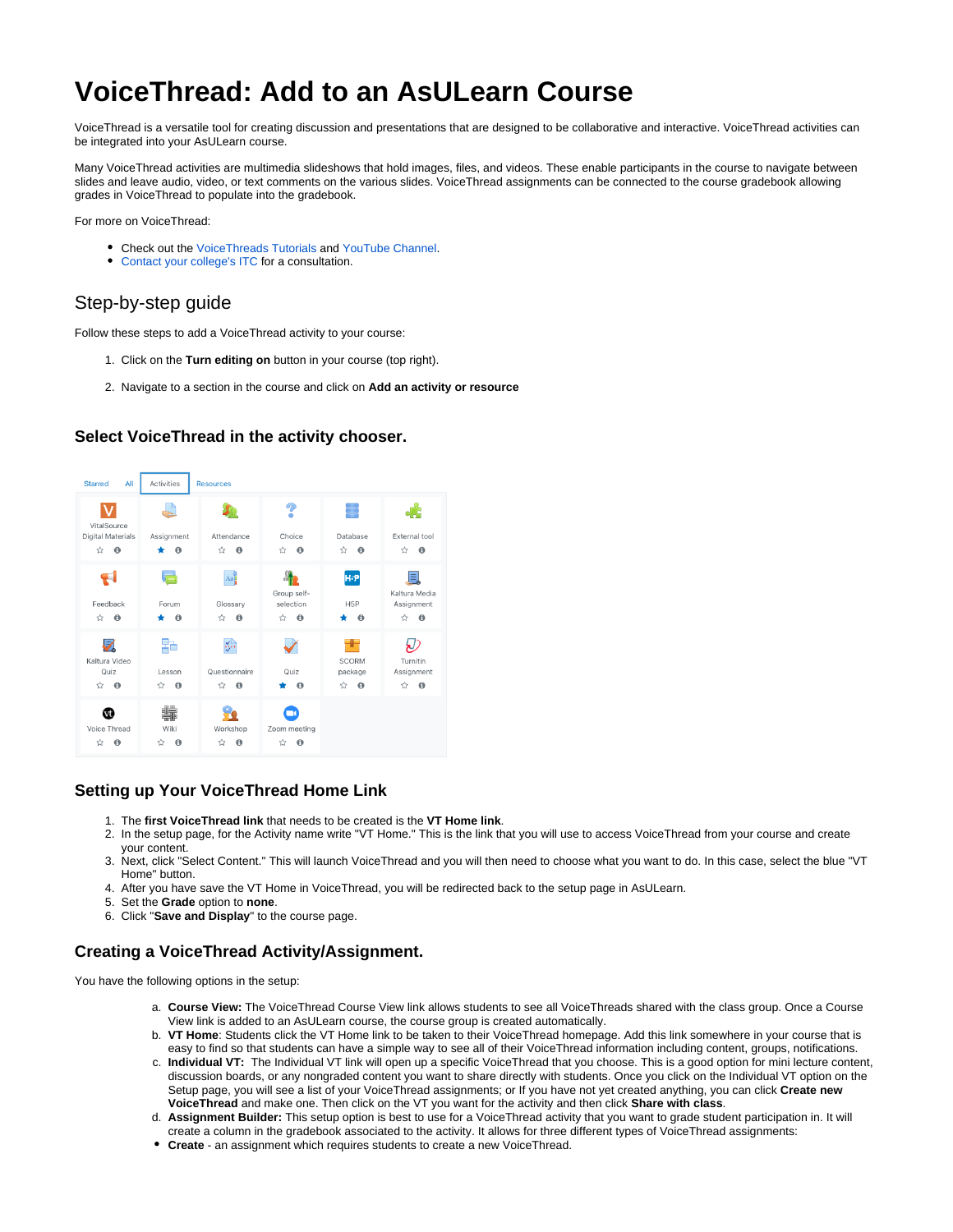- **Comment** an assignment which requires students to comment on a VoiceThread; multiple comments can be required.
- **Watch**  an assignment which links to a VoiceThread that students must watch. Student must watch **all the video** at normal speed to receive credit.

**NOTE:** You **MUST** create your VoiceThread prior to setting up the assignment/activity link in AsULearn.

- 1. Once you have selected VoiceThread in the **Activity Chooser**, give your activity a name.
- 2. Click "Select Content." This will open the **VoiceThread Setup** screen.
- 3. Click "Assignment Builder" and then select Create, Comment or Watch.
- 4. Follow the prompts on the screen, the first being to select the VoiceThread you want to use. **NOTE:** As you work through each screen in the assignment setup be sure to scroll to the bottom of each page to ensure that you have selected all of the criteria you need for your assignment. When prompted to give directions for your assignment, it is recommended that you provide sufficient detail as this is what will appear when the student clicks on the assignment.
- 5. The last prompt for each assignment option is to "**Finalize.**" This is where you will provide instructions, set the start/end dates and how you want it graded (points vs complete/incomplete).
- 6. Once you are finished with the "Finalize" stage, click "**Publish.**" This will take you back to the setup page in AsULearn.
- 7. Click on the **Grade** option, select points, and enter the number of points.
- 8. Set any other settings (e.g. Activity Completion ) and click "**Save and Display.**" This will allow you to view the assignment and make sure it looks like what you intended.

## **Grading VoiceThread Assignments**

Once your assignment has been set up, you can grade the students' assignments by clicking on the same link. You will see the submitted assignments on the right side of the page. Click on the student's identity image to play all of their comments (if any) and enter a **grade as a percentage** of the point total for the assignment. If you have connected the assignment to the gradebook, the grades will show up there automatically.

Also you will see a list of students who have not submitted their assignment and you can send them an email reminder.

## **Support Videos:**

Creating a VoiceThread Home Link in AsULearn

Adding a VoiceThread Watch Assignment to Your AsULearn Course

Adding a VoiceThread Comment Assignment to Your AsULearn Course

Adding a VoiceThread Create Assignment to Your AsULearn Course

VoiceThread: The Student's Perspective

## Related Articles

- [1. What is the Workshop Scheduler?](https://confluence.appstate.edu/pages/viewpage.action?pageId=34113676)
- [2. Creating a Workshop Department \(formerly known as "Learning Community"\)](https://confluence.appstate.edu/pages/viewpage.action?pageId=34113682)
- [3. Terminology in the Workshop Scheduler Documentation](https://confluence.appstate.edu/display/ATKB/3.+Terminology+in+the+Workshop+Scheduler+Documentation)
- [4. WORKSHOP ADMINISTRATION MENU](https://confluence.appstate.edu/display/ATKB/4.+WORKSHOP+ADMINISTRATION+MENU)
- [4.a. My Workshops](https://confluence.appstate.edu/display/ATKB/4.a.+My+Workshops)
- [4.b. My Profile](https://confluence.appstate.edu/display/ATKB/4.b.+My+Profile)
- [4.c. Workshop Listing](https://confluence.appstate.edu/display/ATKB/4.c.+Workshop+Listing)
- [4.d. Communities](https://confluence.appstate.edu/display/ATKB/4.d.+Communities)
- [4.e. Workshop Types](https://confluence.appstate.edu/display/ATKB/4.e.+Workshop+Types)
- [4.f. Participants](https://confluence.appstate.edu/display/ATKB/4.f.+Participants)
- [5. Workshop Roster Screen](https://confluence.appstate.edu/display/ATKB/5.+Workshop+Roster+Screen)
- [5.a. Marking Workshop Attendance](https://confluence.appstate.edu/display/ATKB/5.a.+Marking+Workshop+Attendance)
- [6. Add or Edit a Workshop](https://confluence.appstate.edu/display/ATKB/6.+Add+or+Edit+a+Workshop)
- [7. Add or Edit a Workshop Section](https://confluence.appstate.edu/display/ATKB/7.+Add+or+Edit+a+Workshop+Section)
- [8. Publicizing Your Workshop](https://confluence.appstate.edu/display/ATKB/8.+Publicizing+Your+Workshop)